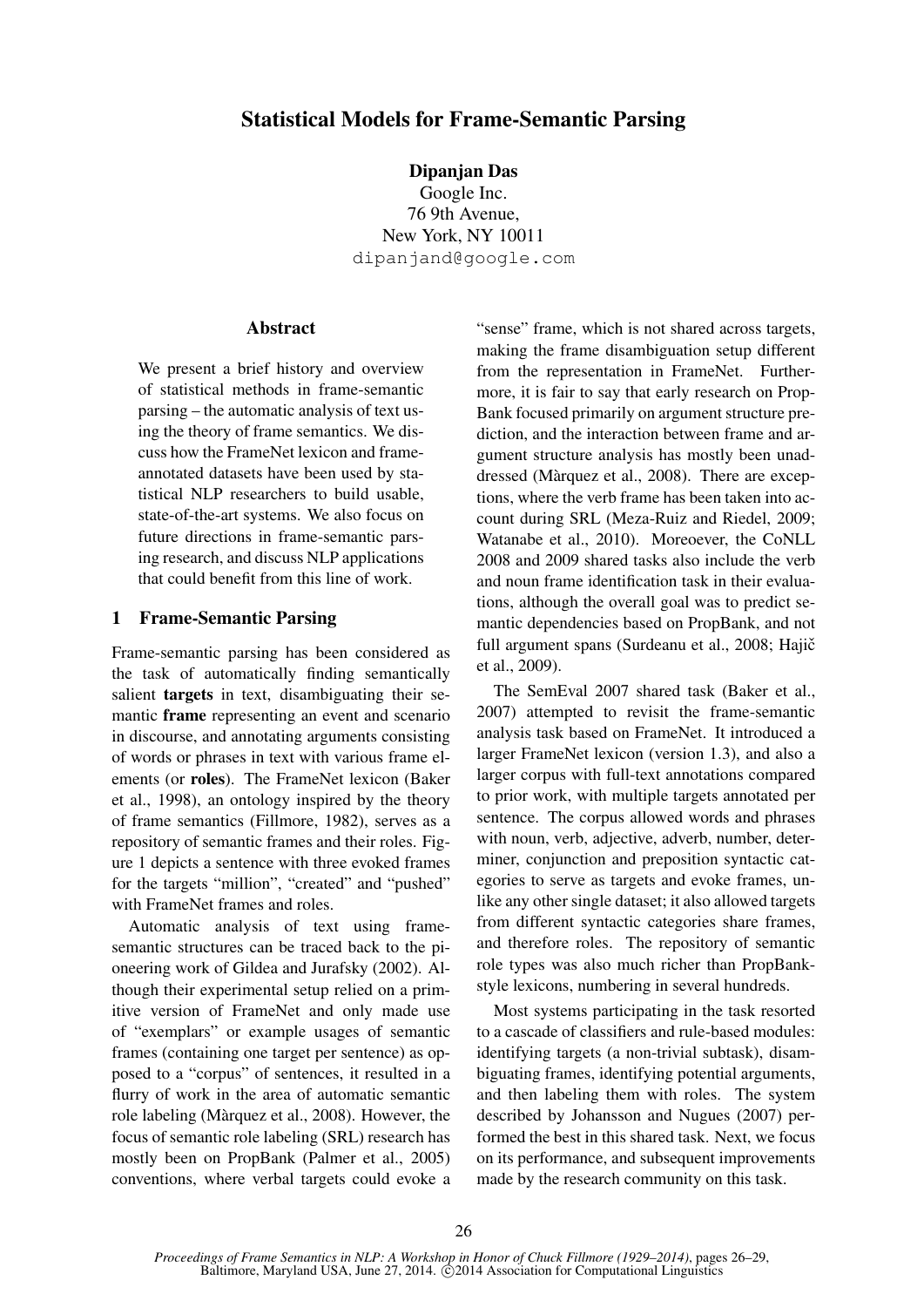|                                                                                                                               | CARDINAL_NUMBERS<br><i>million.NUM</i>                        | INTENTIONALLY_CREATE<br>create.V | CAUSE_CHANGE_POSITION_ON_A_SCALE<br><i>push.</i> V |                                                                   |  |  |
|-------------------------------------------------------------------------------------------------------------------------------|---------------------------------------------------------------|----------------------------------|----------------------------------------------------|-------------------------------------------------------------------|--|--|
| In that time more than 1.2 million jobs have been created and the official jobless rate has been pushed below 17 % from 21 %. |                                                               |                                  |                                                    |                                                                   |  |  |
|                                                                                                                               | Precision <sup>31</sup> M Number <sup>1</sup> E <sup>11</sup> |                                  |                                                    |                                                                   |  |  |
|                                                                                                                               | Filme Created_entity Created Later                            |                                  |                                                    |                                                                   |  |  |
| <b>Election</b> Time                                                                                                          |                                                               |                                  | <u>immum Itam mummum e</u>                         | <sup>3.</sup> Value 2 <sup>. 3. 3</sup> Value 1 <sup>. 3. 4</sup> |  |  |

Figure 1: A partial depiction of frame-semantic structures taken from Das et al. (2014). The words in bold correspond to targets, which evoke semantic frames that are denoted in capital letters. Above each target is shown the corresponding lexical unit, which is a lemma appended by a coarse part-of-speech tag. Every frame is shown in a distinct color; each frame's arguments are annotated with the same color, and are marked below the sentence, at different levels. For the CARDINAL NUMBERS frame, "M" denotes the role Multiplier and "E" denotes the role Entity.

|                             |                             |       |             | $F_{1}$ |
|-----------------------------|-----------------------------|-------|-------------|---------|
| SemEval'07 Data             | Johansson and Nugues (2007) | 58.08 | 51.59 35.44 | 42.01   |
| (automatic targets)         | Das et al. (2010)           |       | 38.76       | 46.49   |
| <b>FrameNet 1.5 Release</b> | Das et al. (2014)           | 72.79 | 68.33 61.14 | 64.54   |
| (gold targets)              | Hermann et al. (2014)       |       | 64.95       | 68.64   |

Table 1: We show the current state of the art on the frame-semantic parsing task. The first section shows results on the SemEval 2007 shared task. The best system in the task, presented by Johansson and Nugues (2007) was later outperformed by SEMAFOR, a system described by Das et al. (2010). Both systems use a rule-based module to identify targets. On the FrameNet 1.5 data, Das et al. (2014) presented additional semi-supervised experiments using gold targets, which was recently outperformed by an approach presented by Hermann et al. (2014) that made use of distributed word representations.

# 2 Current State of the Art

Johansson and Nugues (2007) presented the system that resulted in the best  $F_1$  score on the SemEval 2007 task of collectively identifying frameevoking targets, a disambiguated frame for each target, and the set of role-labeled arguments for each frame. The system contained a set of rulebased heuristics to identify targets followed by a cascade of three learned models as mentioned in §1. Das et al. (2010) presented a tool called SE- $MAFOR<sup>1</sup>$ , which improved upon this system with a similar framework for target identification, but only used two probabilistic models, one for frame identification, and one for predicting the arguments. The frame identification subpart involved a latent-variable log-linear model, which intended to capture frames for unseen targets, many of which appeared in the test data. Moreover, the feature sets in both the models were sufficiently different from prior work, resulting in improvements. Table 1 shows results on the SemEval 2007 data for these two systems.

The FrameNet project released more annotations and a larger frame lexicon in 2010; Das et al. (2014) used this dataset, and presented a variety of experiments improving upon their prior work, setting the new state of the art. A few salient aspects of this updated version of SEMAFOR involved handling unseen targets using a graph-based semisupervised learning approach and improved inference using a dual decomposition algorithm. Subsequently, Hermann et al. (2014) used a very similar framework but presented a novel method using distributed word representations for better frame identification, outperforming the aforementioned update to SEMAFOR. Table 1 shows the performance in terms of  $F_1$  score for frames and arguments given gold targets. Recent work on the FrameNet corpora, including the aforementioned two papers have used gold targets to measure the performance of statistical methods because the distribution of annotated targets in the data varied significantly across documents and domains, making it difficult to build a learnable system for target identification.

The aforementioned papers focused on the task of sentence-internal frame-semantic analysis. There have been some investigation of finding implicit arguments of frames that may be present in other parts of a document, outside the sentential context. Although there has not been extensive research on this topic, a shared task at SemEval 2010 focused on this problem (Ruppenhofer et al.,  $2010$ .<sup>2</sup> Moreover, there has been significant effort

<sup>1</sup> See http://www.ark.cs.cmu.edu/SEMAFOR.

 ${}^{2}$ Related work on the analysis of implicit arguments for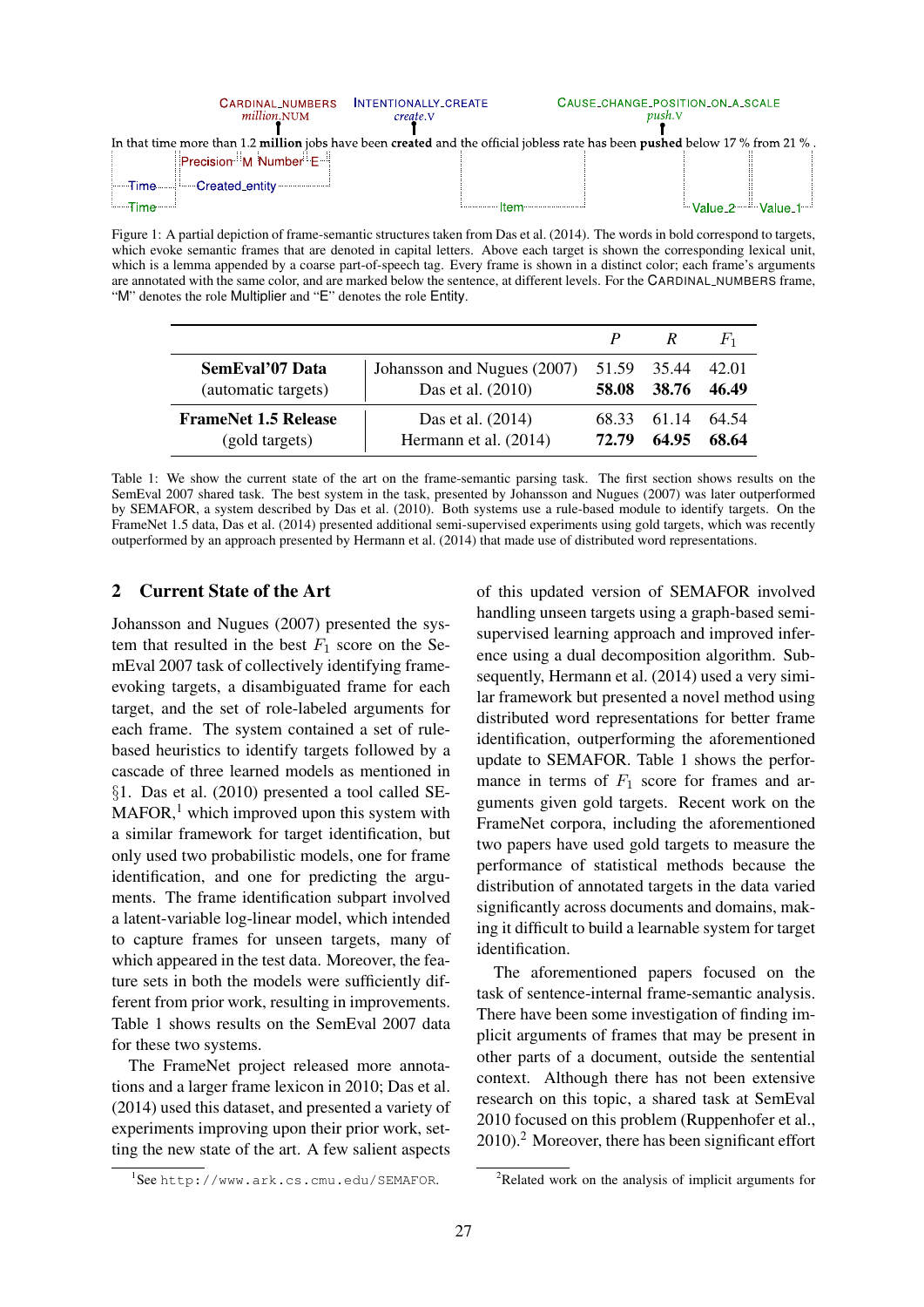in developing unsupervised techniques for inducing frame-semantic structures (Modi et al., 2012), to induce FrameNet-like lexicons from weak supervision, such as syntactic parses.

# 3 Applications

Shallow semantic analysis based on FrameNet data has been recently utilized across various natural language processing applications with success. These include the generation of meeting summaries (Kleinbauer, 2012), the prediction of stock price movement using (Xie et al., 2013), inducing slots for domain-specific dialog systems (Chen et al., 2013), stance classification in debates (Hasan and Ng, 2013), modeling the clarity of student essays (Persing and Ng, 2013) to name a few.

There is strong potential in using framesemantic structures in other applications such as question answering and machine translation, as demonstrated by prior work using PropBank-style SRL annotations (Shen and Lapata, 2007; Liu and Gildea, 2010).

# 4 Future Directions

Given the wide body of work in frame-semantic analysis of text, and recent interest in using framesemantic parsers in NLP applications, the future directions of research look exciting.

First and foremost, to improve the quality of automatic frame-semantic parsers, the coverage of the FrameNet lexicon on free English text, and the number of annotated targets needs to increase. For example, the training dataset used for the state-ofthe-art system of Hermann et al. (2014) contains only 4,458 labeled targets, which is approximately 40 times less than the number of annotated targets in Ontonotes 4.0 (Hovy et al., 2006), a standard NLP dataset, containing PropBank-style verb annotations. This comparison is important because FrameNet covers many more syntactic categories than the PropBank-style annotations, and features more than 1,000 semantic role labels compared to 51 in Ontonotes, but severely lacks annotations. A machine learned system would find it very hard to generalize to new data given such data sparsity. Increasing the quantity of such annotations requires exhaustive inter-annotator agreement studies (which has been rare in FrameNet corpora generation) and the development of annotation guidelines, such that these annotations can be produced outside the FrameNet project.

Other than increasing the amount of labeled data, there is a necessity of automatically aligning predicate-level semantic knowledge present in resources like FrameNet, PropBank, NomBank and VerbNet (Schuler, 2005). These lexicons share a lot of knowledge about predicates and current resources like Ontonotes do align some of the information, but a lot remains missing. For example, alignment between these lexicons could be done within a statistical model for frame-semantic parsing, such that correlations between the coarse semantic role labels in PropBank or NomBank and the finer labels in FrameNet could be discovered automatically.

Finally, the FrameNet data is an attractive test bed for semi-supervised learning techniques because of data sparsity; distributed word representations, which often capture more semantic information than surface-form features could be exploited in various aspects of the frame-semantic parsing task.

## Acknowledgments

The author thanks Desai Chen, André Martins, Nathan Schneider and Noah Smith for numerous discussions and several years of collaboration on this topic at Carnegie Mellon. He is also grateful to Kuzman Ganchev, Oscar Täckström, Karl Moritz Hermann, Ryan McDonald, Slav Petrov, Fernando Pereira and the greater Research at Google community for helping research in this area thrive over the past couple of years.

## References

- C. F. Baker, C. J. Fillmore, and J. B. Lowe. 1998. The Berkeley Framenet project. In *Proceedings of COLING-ACL*.
- C. F. Baker, M. Ellsworth, and K. Erk. 2007. SemEval-2007 Task 19: Frame semantic structure extraction. In *Proceedings of SemEval*.
- Y.-N. Chen, W. Y. Wang, and A. Rudnicky. 2013. Unsupervised induction and filling of semantic slots for spoken dialogue systems using frame-semantic parsing. In *Proceedings of ASRU*.
- D. Das, N. Schneider, D. Chen, and N. A. Smith. 2010. Probabilistic frame-semantic parsing. In *Proceedings of NAACL-HLT*.

nominal targets in NomBank (Meyers et al., 2004) has been investigated recently (Gerber and Chai, 2012).